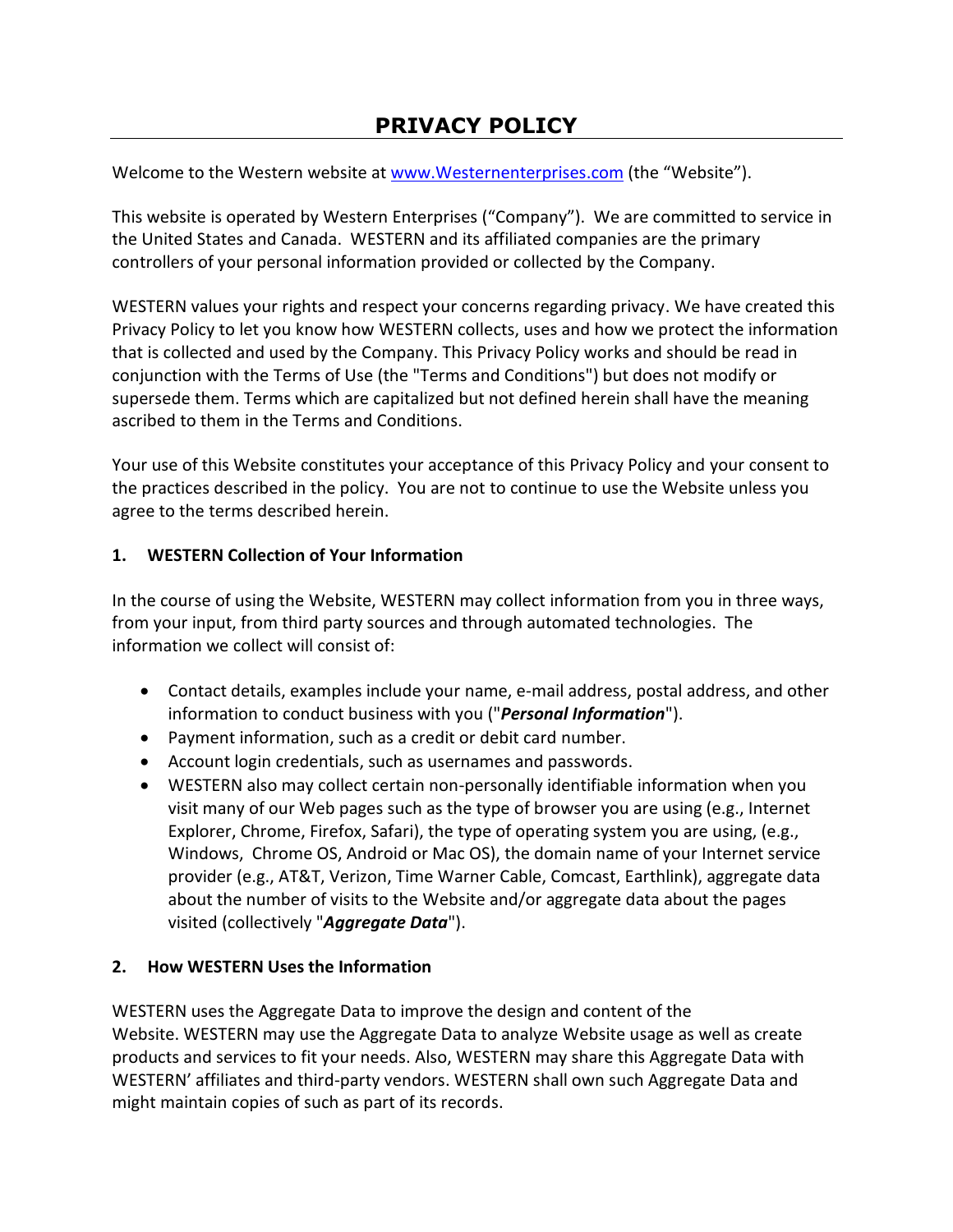Except as otherwise indicated, WESTERN uses the Personal Information you provide: (a) to communicate with you and to assist you with any questions you have about the Website or your transactions with WESTERN; (b) to cooperate with government officials or parties in litigation under process of law, or as otherwise required by law; (c) to protect the security or integrity of the Website; (d) to protect against a threat to safety or destruction of property; (e) to protect against legal liability; (f) to provide you with information, products, or services that you request from us; and/or (g) to carry out our obligations and enforce our rights arising from any contracts entered into between you and us, including for billing and collection. In all cases, however, WESTERN agents, employees and licensors who have access to Personal Information are required to protect this information in a manner that is consistent with this Privacy Policy. WESTERN will not use the Personal Information, except as set forth herein, without your permission; provided, however, WESTERN shall own all such Personal Information and maintain copies of such as part of its records.

WESTERN may use the Personal Information that it collects to offer you other products or services that WESTERN believes may be of interest to you. The Aggregate Data and Personal Information may be transferred, distributed or sold as part of WESTERN or its assets.

#### **3. Disclosure of Information**

#### Disclosure of Your Information

We may disclose personal information that we collect, or you provide as described in this privacy policy:

- To our subsidiaries and affiliates.
- To contractors, service providers, and other third parties we use to support our business and who are bound by contractual obligations to keep personal information confidential and use it only for the purposes for which we disclose it to them.
- To a buyer or other successor in the event of a merger, divestiture, restructuring, reorganization, dissolution, or other sale or transfer of some or all of Our assets, whether as a going concern or as part of bankruptcy, liquidation, or similar proceeding, in which personal information held by us about our Website users is among the assets transferred.
- To fulfill the purpose for which you provide it.
- For any other purpose disclosed by us when you provide the information.
- With your consent.
- To comply with any court order, law, or legal process, including to respond to any government or regulatory request.
- To enforce or apply our terms of use and other agreements, including for billing and collection purposes.

## **4. Security; No Liability**